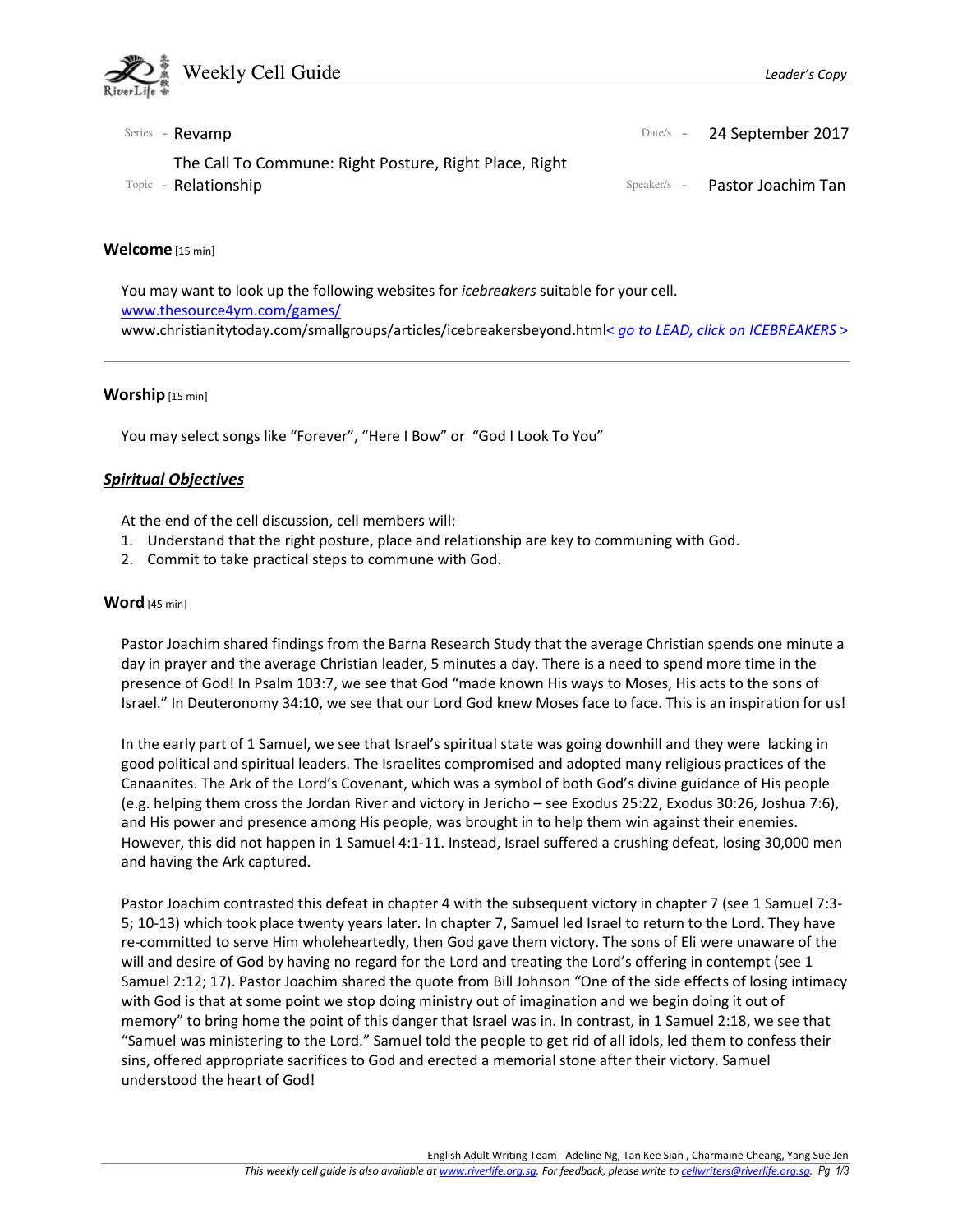

Samuel had the Right Posture – he was ministering to God. He was after the Right Relationship – he desired God. He was in the Right Place – he was found in God's presence (see 1 Samuel 2:21b; 3:3). The effects of being in the Right Place are: (a) Samuel grew in stature and in favour with the Lord and with people – 1 Samuel 2:26; (b) God honoured him – 1 Samuel 2:30; (c) he knew what was in the heart and mind of God – 1 Samuel 2:35; and (d) Samuel could hear God's voice at a time when most people could not – 1 Samuel 3:1-4.

Pastor Joachim then called on RiverLifers to commune with God.

- 1. Spend time with God in prayer. We will get to know the ways of God when we spend time with Him in His presence and in prayer. We should get into the habit of being still before God!
- 2. Attend weekly Wednesday night prayer meetings to be refreshed, renewed and revamped.
- 3. Take the 40-Day Fast. Fasting gives us a RESET; teaches and trains us to focus on Jesus; increases our spiritual hunger for God; and sharpens our spiritual ears and fine-tunes our ability to discern and hear the voice of God. Fasting tips are available in the Revamp series booklet. Digital copy available at www.riverlife.org.sg.

# Discussion Questions

1. In 1 Samuel 4:1-11, we see that Israel, led by the sons of Eli were crushed despite having the Ark of the Lord's Covenant. What might be the reasons for this defeat? Are they still prevailing today? [10 min]

Leader's Notes: This is a recap and ice-breaking question for cell members to share the reasons for Israel's crushing defeat. Israel was focused on the form of worship, but was totally devoid of the true substance of what God desires – obedience (see 1 Samuel 15:22). They thought that God was with them and would grant them victory because they had the Ark with them. Israel's spiritual state was going downhill. They were adopting many religious practices of the Canaanites. They lack good political and spiritual leaders. The sons of Eli were unaware of the will and desire of God. They have no regard for God. They sinned against the Lord by treating the Lord's offering with contempt. The Israelites did what was right in their own eyes – Judges 21:25.

2. Read 1 Samuel 3:1-21. Samuel was able to hear God. How did he grow in the presence of the Lord and was established as a minister for God (v20)? Consider if intimacy with God affects your service in the ministry? [10 min]

Leader's Notes: This is a relate question. Have members each take a few verses to complete reading out loud the passage. Have them share what they have just read with the focus on Samuel's responses to both Eli and God. What could have contributed to Samuel's growing well in God's presence and his ministry became recognised & used by God during his time (v19-21)?

Have members share if intimacy with God affects their ministry. Is it possible to serve fulfilling our own agenda rather than God's? Do we serve out of habit or other motives not related to worshipping or pleasing God? Whether as an individual or as a church, we can stray away from God's best and then be caught up with activities that are not in accordance with God's will. As a result, our acts of worship and sacrifice may be more reliant on human traditions and our own reasoning, rather than with a clear understanding on what God desires for us or to do with us during that season.

3. Read Psalm 103:7 and Deuteronomy 34:10. Pastor Joachim shared that Moses had a close relationship with God. Since becoming a Christian, when is a time when your relationship with God is the closest? Share with the Cell about this personal experience and why you were / are close to God. [10 min]